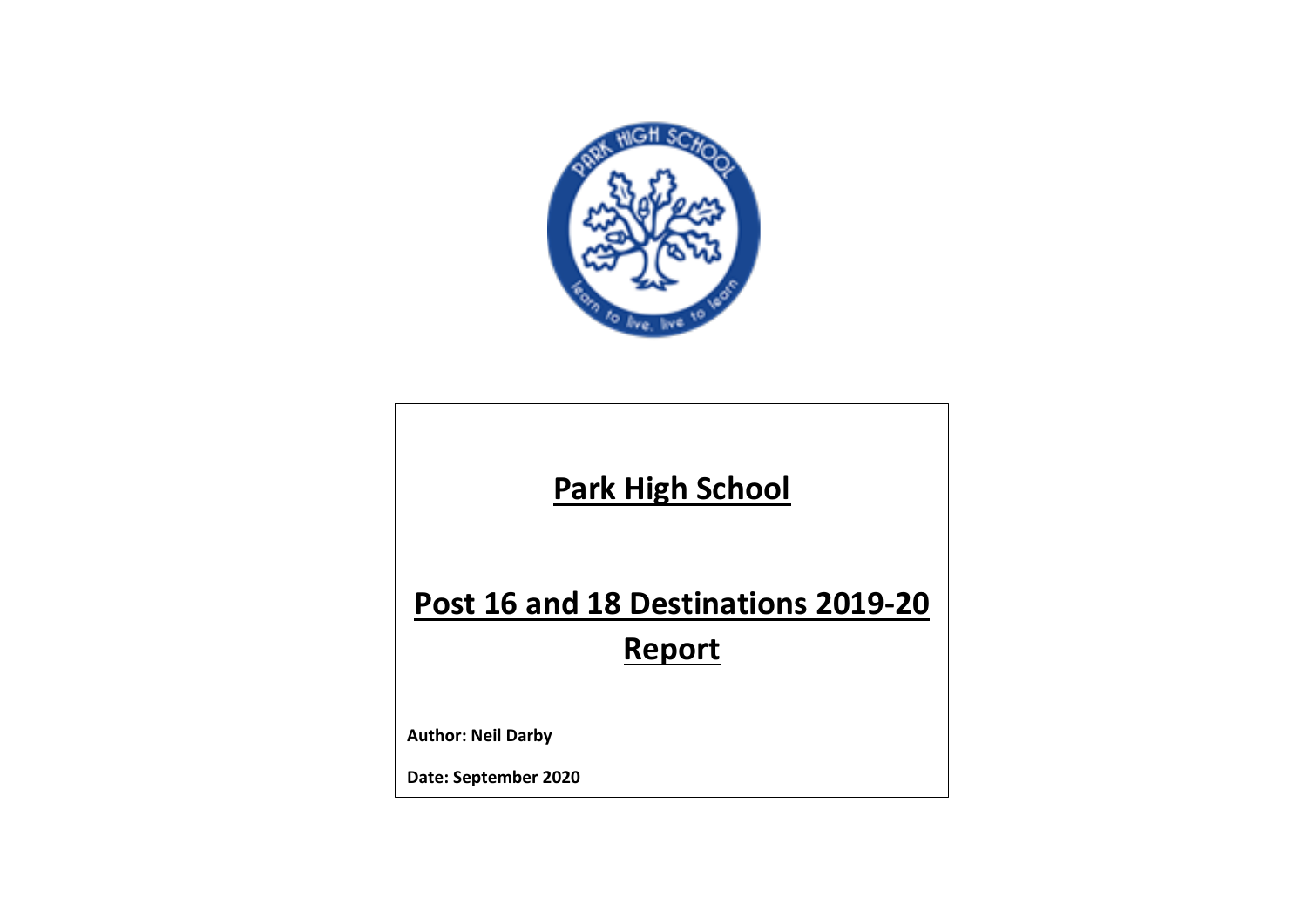#### **Post 16 and 18 Destinations 2019-20**

#### **Post-16 destinations**



**TABLE A**





Six students are not enrolled in further education. Four not in the country, one pregnant and one NEET.

Careers and Employability as well as our independent advisor have been in contact with all families to offer support and guidance.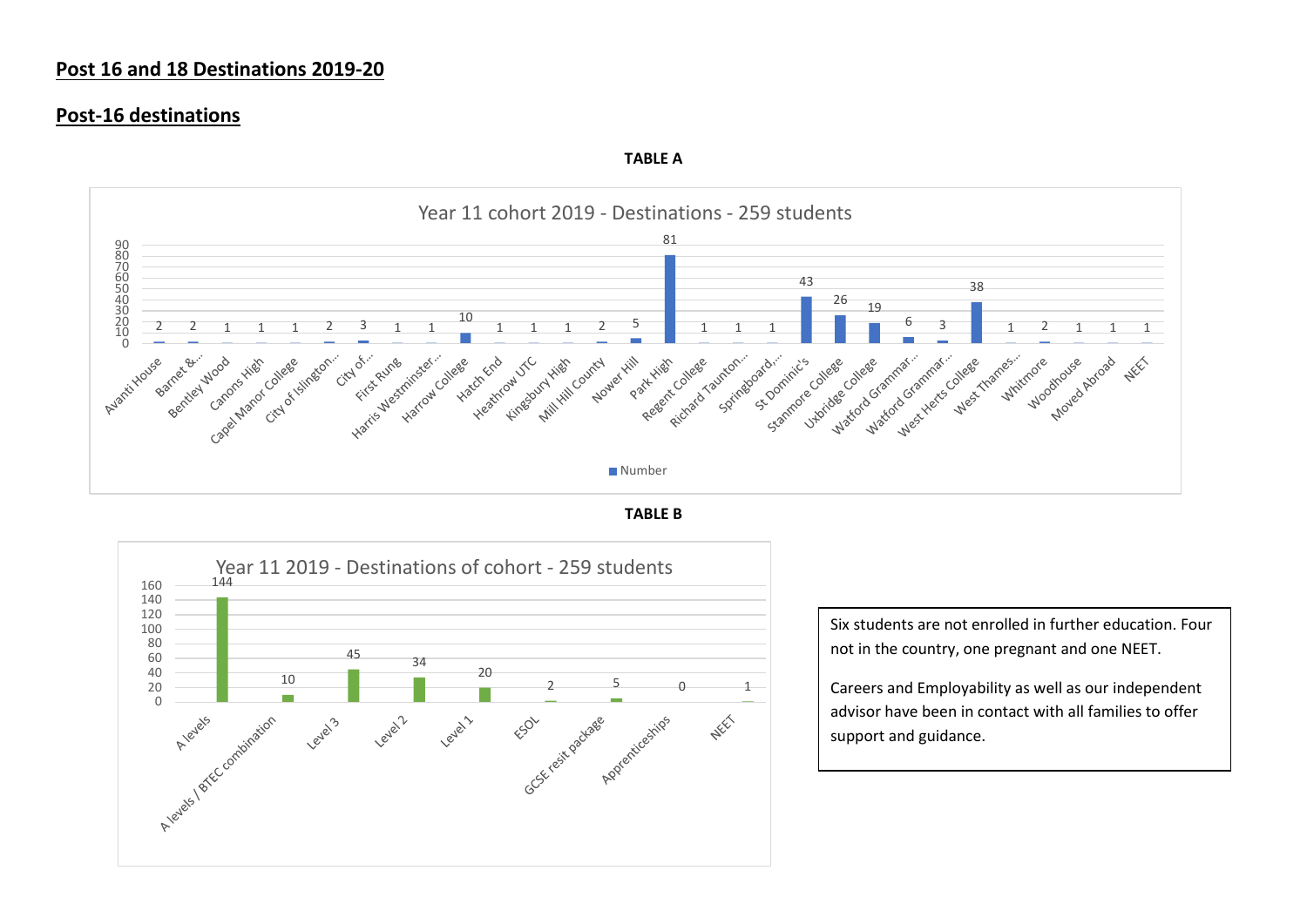### **Post-18 Destinations**

#### **TABLE C**

| Course name                                              | Provider name                           |
|----------------------------------------------------------|-----------------------------------------|
| <b>Accounting and Finance</b>                            | <b>Middlesex University</b>             |
| <b>Accounting and Finance</b>                            | University Academy 92 (UA92)            |
| <b>Accounting and Finance</b>                            | London South Bank University            |
| <b>Accounting and Finance</b>                            | Royal Holloway, University of<br>London |
| <b>Adult Nursing</b>                                     | City, University of London              |
| Aerospace Engineering with<br>Placement                  | <b>Brunel University London</b>         |
| <b>Applied Biosciences</b>                               | <b>Coventry University</b>              |
| Architecture                                             | London South Bank University            |
| Biochemistry                                             | University of East Anglia UEA           |
| <b>Biomedical Science</b>                                | St George's, University of London       |
| <b>Biomedical Science with</b><br><b>Foundation Year</b> | <b>Keele University</b>                 |
| <b>Business and Management</b>                           | De Montfort University                  |

| Course name                                                    | Provider name                                  |
|----------------------------------------------------------------|------------------------------------------------|
| <b>Business Economics and Finance</b><br>(with placement year) | Loughborough University                        |
| <b>Business Law</b>                                            | London South Bank University                   |
| <b>Business Management and</b><br>Marketing                    | Nottingham Trent University                    |
| <b>Chemical Engineering</b>                                    | <b>Brunel University London</b>                |
| Computer Science (Artificial<br>Intelligence) with Placement   | <b>Brunel University London</b>                |
| Economics                                                      | City, University of London                     |
| Economics                                                      | City, University of London                     |
| <b>Economics and Chinese</b>                                   | SOAS University of London                      |
| <b>Electronic Engineering</b>                                  | King's College London, University<br>of London |
| Engineering (Chemical)                                         | UCL (University College London)                |
| <b>English with Creative Writing</b>                           | Queen Mary University of London                |
| <b>Fashion Management</b>                                      | University of the Arts London                  |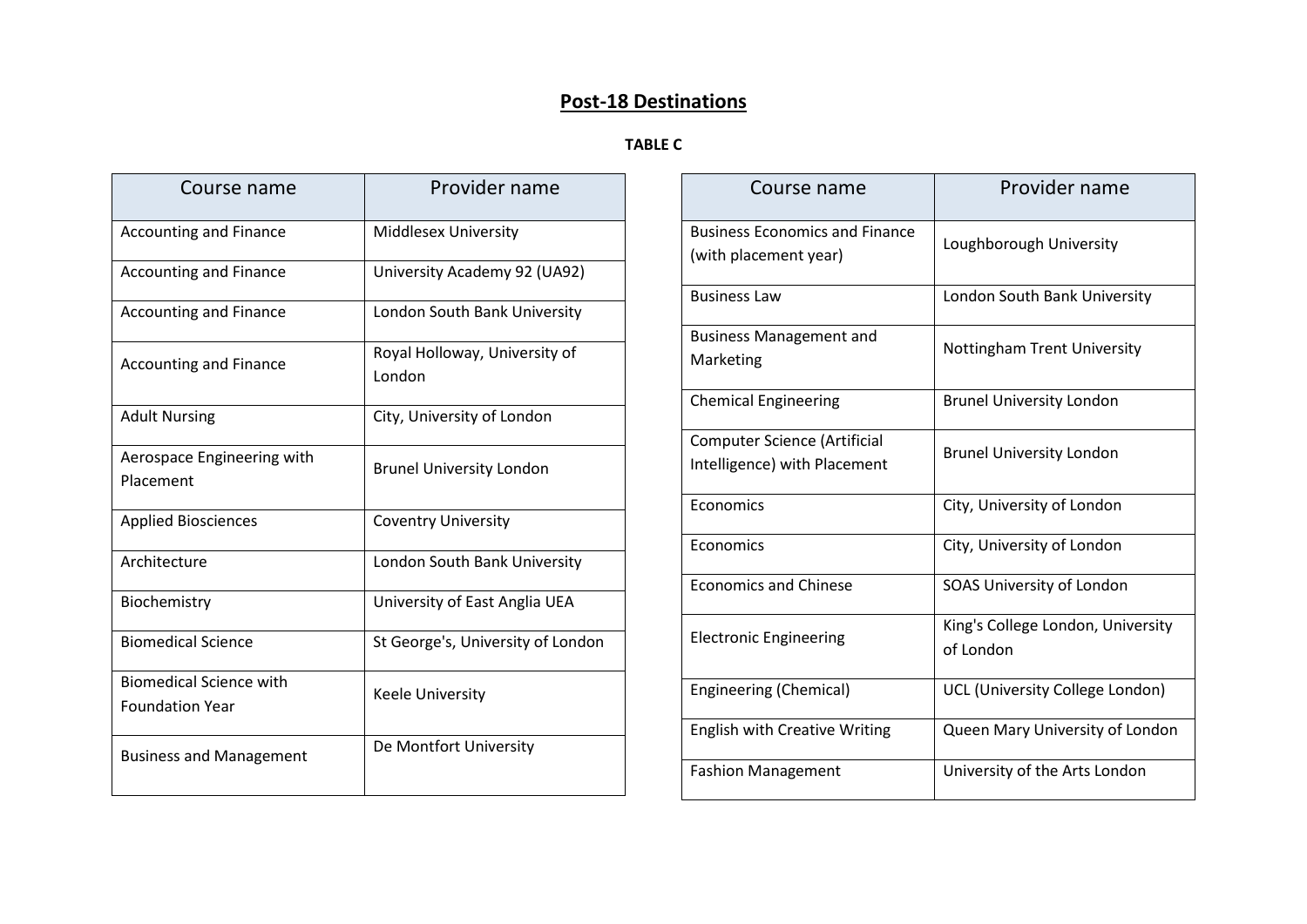| Course name                          | Provider name                      |
|--------------------------------------|------------------------------------|
| <b>Fashion Textiles: Embroidery</b>  | University of the Arts London      |
| Film, Television and Digital         | Royal Holloway, University of      |
| Production                           | London                             |
| <b>Finance and Accounting</b>        | <b>Brunel University London</b>    |
| <b>Finance and Accounting</b>        | <b>Brunel University London</b>    |
| <b>Financial Economics</b>           | <b>Coventry University</b>         |
| <b>Financial Mathematics with</b>    | <b>Brunel University London</b>    |
| Placement                            |                                    |
| Forensic Science with a              | University of Kent                 |
| foundation year (4 years)            |                                    |
| History                              | Manchester Metropolitan            |
|                                      | University                         |
| <b>Interior Architecture</b>         | University of Westminster, London  |
| Interior Architecture and Design     | <b>Nottingham Trent University</b> |
| <b>International Politics</b>        | City, University of London         |
| <b>International Tourism</b>         | University of Northampton          |
| Management                           |                                    |
| <b>Investment and Financial Risk</b> | City, University of London         |
| Management                           |                                    |

| Course name                                     | Provider name                           |
|-------------------------------------------------|-----------------------------------------|
| Law                                             | City, University of London              |
| Law                                             | City, University of London              |
| Law                                             | Royal Holloway, University of<br>London |
| Law with Criminology with a Year                | Royal Holloway, University of           |
| in Industry                                     | London                                  |
| Management                                      | University of Nottingham                |
| Marketing (Advertising and Public<br>Relations) | <b>Birmingham City University</b>       |
| <b>Mathematics</b>                              | City, University of London              |
| <b>Mathematics</b>                              | University of Hertfordshire             |
| <b>Mathematics and Computing</b>                |                                         |
| with an Integrated Foundation                   | <b>Brunel University London</b>         |
| <b>Year with Placement</b>                      |                                         |
| <b>Mathematics and Computing</b>                | <b>Brunel University London</b>         |
| with Integrated Foundation Year                 |                                         |
| Mathematics, Operational                        |                                         |
| Research, Statistics, Economics                 | University of Warwick                   |
| (MORSE)                                         |                                         |
| <b>Mechanical Engineering</b>                   | University of Surrey                    |
|                                                 |                                         |